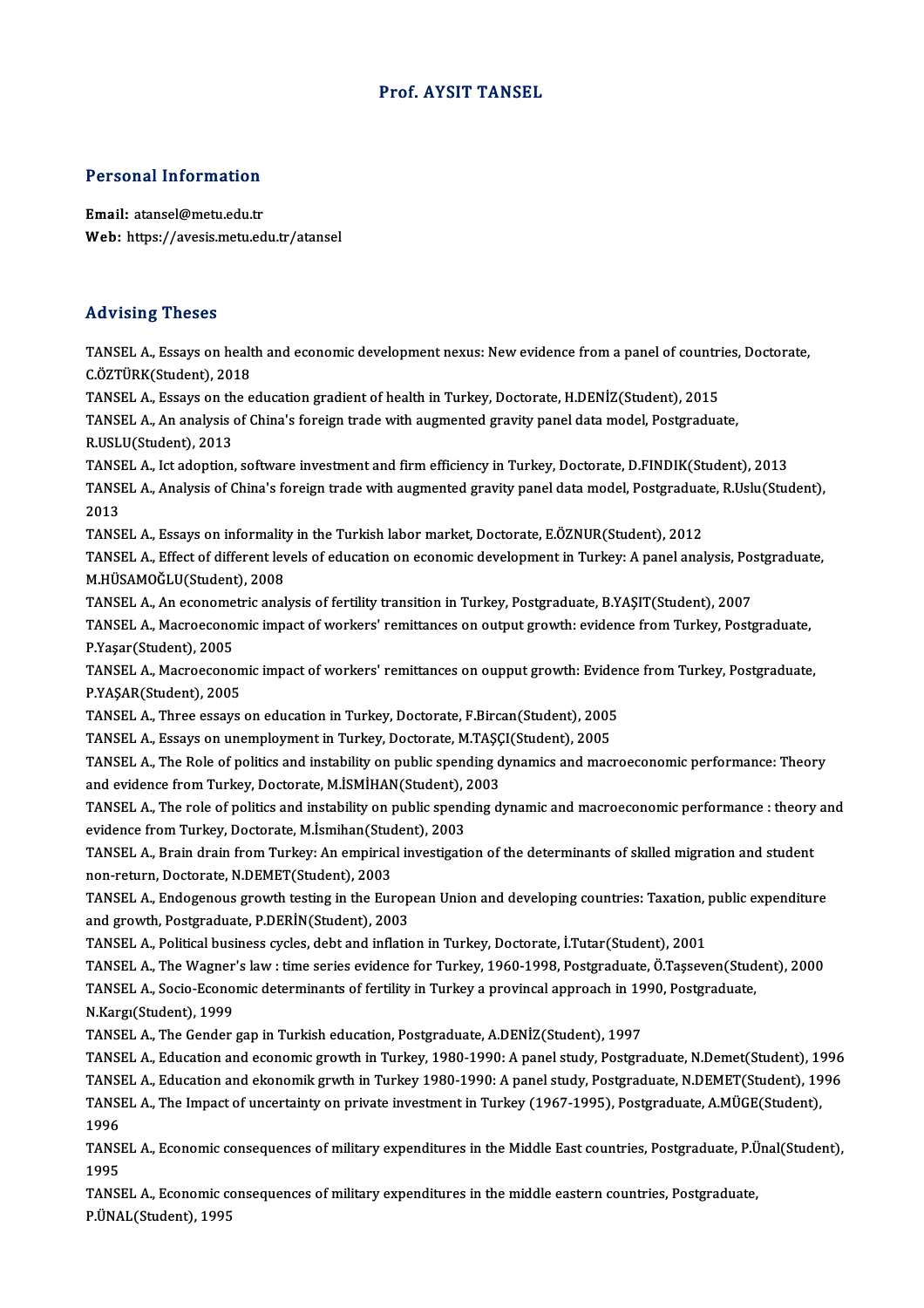TANSEL A., A Dynamic model of inflation in Turkey: A cointegration analysis, Postgraduate, G.İZMİRLİ(Student), 1994 TANSEL A., A Dynamic model of inflation in Turkey: A cointegration analysis, Postgraduate, G.İZMİRLİ(Studen<br>TANSEL A., Turkey and European Union: A Study of convergence in prices and exchange rates, Postgraduate,<br>N CORANOČ TANSEL A., A Dynamic model of<br>TANSEL A., Turkey and Europea<br>N.ÇOBANOĞLU(Student), 1994

# N.ÇOBANOGLO(Student), 1994<br>Articles Published in Journals That Entered SCI, SSCI and AHCI Indexes

| Articles Published in Journals That Entered SCI, SSCI and AHCI Indexes |                                                                                                                                                    |
|------------------------------------------------------------------------|----------------------------------------------------------------------------------------------------------------------------------------------------|
| Ι.                                                                     | Private and Social Returns to Investment in Education: the Case of Turkey with Alternative Methods<br>Patrinos H. A., Psacharopoulos G., TANSEL A. |
|                                                                        | APPLIED ECONOMICS, vol.53, no.14, pp.1638-1658, 2021 (Journal Indexed in SSCI)                                                                     |
| П.                                                                     | Public-private sector wage gap by gender in Egypt: Evidence from quantile regression on panel data,                                                |
|                                                                        | 1998-2018                                                                                                                                          |
|                                                                        | TANSEL A, KESKİN H. İ., Ozdemir Z. A.                                                                                                              |
|                                                                        | WORLD DEVELOPMENT, vol.135, 2020 (Journal Indexed in SSCI)                                                                                         |
| Ш.                                                                     | Is there an informal employment wage penalty in Egypt? Evidence from quantile regression on panel                                                  |
|                                                                        | data                                                                                                                                               |
|                                                                        | TANSEL A., KESKIN H. I., Ozdemir Z. A.                                                                                                             |
|                                                                        | EMPIRICAL ECONOMICS, vol.58, no.6, pp.2949-2979, 2020 (Journal Indexed in SSCI)                                                                    |
| IV.                                                                    | Do Emigrants Self-Select Along Cultural Traits? Evidence from the MENA Countries                                                                   |
|                                                                        | Docquier F., TANSEL A., Turati R.                                                                                                                  |
|                                                                        | INTERNATIONAL MIGRATION REVIEW, vol.54, no.2, pp.388-422, 2020 (Journal Indexed in SSCI)                                                           |
| V.                                                                     | The Effect of Education on Health Behaviors and Obesity in Turkey: Instrumental Variable Estimates                                                 |
|                                                                        | from a Developing Country                                                                                                                          |
|                                                                        | TANSEL A., Karaoglan D.                                                                                                                            |
|                                                                        | EUROPEAN JOURNAL OF DEVELOPMENT RESEARCH, vol.31, no.5, pp.1416-1448, 2019 (Journal Indexed in SSCI)                                               |
| VI.                                                                    | Transitions across labor market states including formal/informal division in Egypt                                                                 |
|                                                                        | TANSEL A., Ozdemir Z. A.                                                                                                                           |
|                                                                        | REVIEW OF DEVELOPMENT ECONOMICS, vol.23, no.4, pp.1674-1695, 2019 (Journal Indexed in SSCI)                                                        |
| VII.                                                                   | English skills, labour market status and earnings of Turkish women                                                                                 |
|                                                                        | Di Paolo A., TANSEL A.                                                                                                                             |
|                                                                        | EMPIRICA, vol.46, no.4, pp.669-690, 2019 (Journal Indexed in SSCI)                                                                                 |
| VIII.                                                                  | Wage Inequality and Wage Mobility in Turkey                                                                                                        |
|                                                                        | TANSEL A., DALGIÇ B., Guven A.                                                                                                                     |
|                                                                        | SOCIAL INDICATORS RESEARCH, vol.142, no.1, pp.107-129, 2019 (Journal Indexed in SSCI)                                                              |
| IX.                                                                    | Long Memory in Turkish Unemployment Rates                                                                                                          |
|                                                                        | Alberiko Gil-Alana L., ÖZDEMİR Z. A., Tansel A.<br>EMERGING MARKETS FINANCE AND TRADE, vol.55, no.1, pp.201-217, 2019 (Journal Indexed in SSCI)    |
| X.                                                                     | Birth and employment transitions of women in Turkey: The emergence of role incompatibility                                                         |
|                                                                        | ABBASOĞLU ÖZGÖREN A., Ergocmen B., TANSEL A.                                                                                                       |
|                                                                        | DEMOGRAPHIC RESEARCH, vol.39, pp.1241-1290, 2018 (Journal Indexed in SSCI)                                                                         |
| XI.                                                                    | Unemployment invariance hypothesis, added and discouraged worker effects in Canada                                                                 |
|                                                                        | TANSEL A., ÖZDEMİR Z. A.                                                                                                                           |
|                                                                        | INTERNATIONAL JOURNAL OF MANPOWER, vol.39, no.7, pp.929-936, 2018 (Journal Indexed in SSCI)                                                        |
| XII.                                                                   | Unemployment and labour force participation in Turkey                                                                                              |
|                                                                        | TANSEL A., Ozdemir Z. A., AKSOY E.                                                                                                                 |
|                                                                        | APPLIED ECONOMICS LETTERS, vol.23, no.3, pp.184-187, 2016 (Journal Indexed in SSCI)                                                                |
| XIII.                                                                  | OUTPUT-EMPLOYMENT RELATIONSHIP ACROSS SECTORS: A LONG- VERSUS SHORT-RUN                                                                            |
|                                                                        | <b>PERSPECTIVE</b>                                                                                                                                 |
|                                                                        | SAHIN A., Tansel A., BERUMENT M. H.                                                                                                                |
|                                                                        | BULLETIN OF ECONOMIC RESEARCH, vol.67, no.3, pp.265-288, 2015 (Journal Indexed in SSCI)                                                            |
| XIV.                                                                   | Returns to Foreign Language Skills in a Developing Country: The Case of Turkey                                                                     |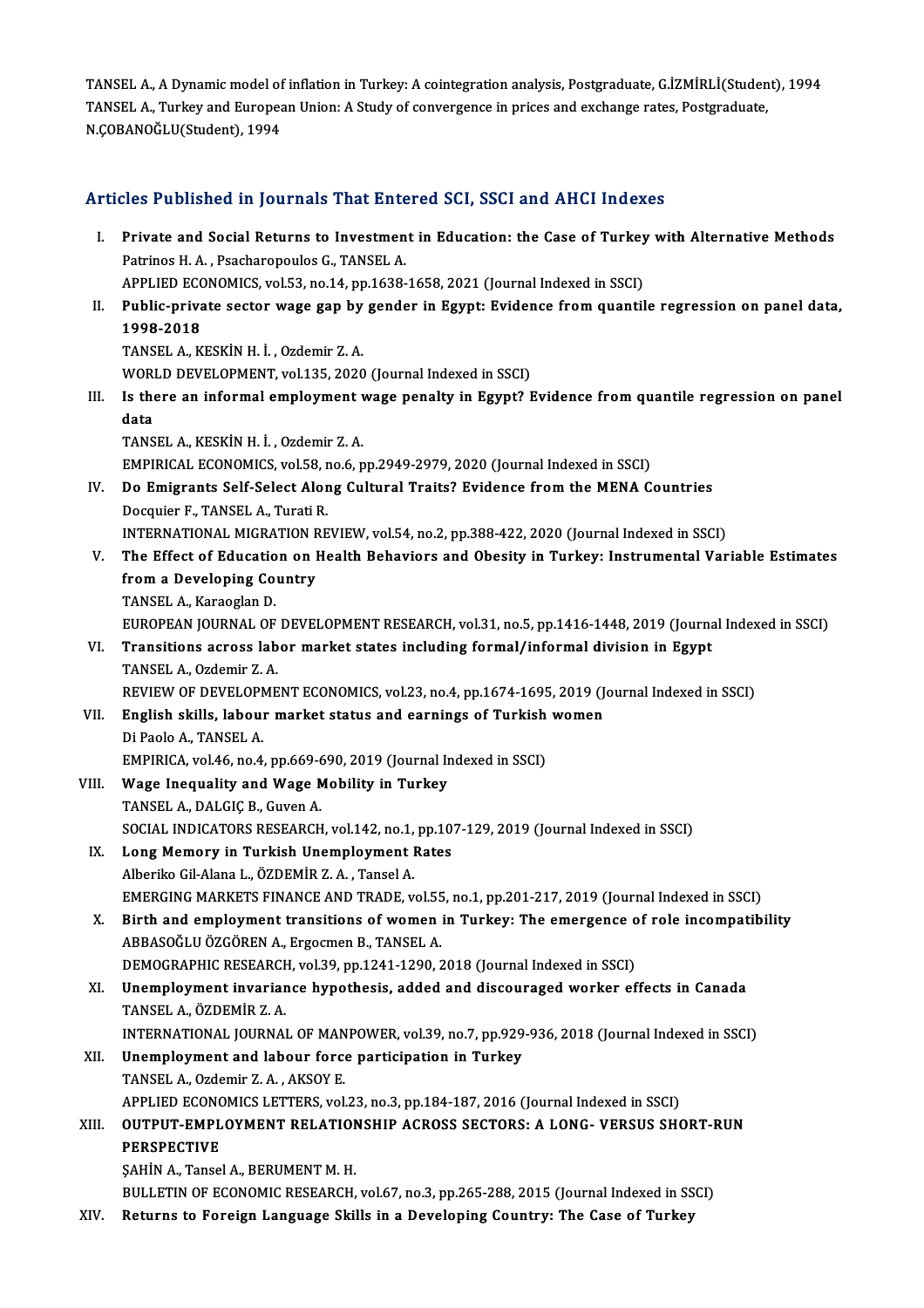Di Paolo A., TANSEL A. Di Paolo A., TANSEL A.<br>JOURNAL OF DEVELOPMENT STUDIES, vol.51, no.4, pp.407-421, 2015 (Journal Indexed in SSCI)<br>Prain Drain from Turkey: Beturn Intentione of Skilled Migrante XV. Brain Drain from Turkey: Return Intentions of Skilled Migrants<br>GÜNGÖR N.D., TANSEL A. **JOURNAL OF DEVELOPME<br>Brain Drain from Turke<br>GÜNGÖR N. D., TANSEL A.<br>INTERNATIONAL MICRATI** Brain Drain from Turkey: Return Intentions of Skilled Migrants<br>GÜNGÖR N. D. , TANSEL A.<br>INTERNATIONAL MIGRATION, vol.52, no.5, pp.208-226, 2014 (Journal Indexed in SSCI)<br>Management empleyee relations, firm sige and job sat XVI. Management-employee relations, firm size and job satisfaction<br>TANSEL A., Gazioglu S. INTERNATIONAL MIGF<br>Management-employ<br>TANSEL A., Gazioglu S.<br>INTERNATIONAL JOUR Management-employee relations, firm size and job satisfaction<br>TANSEL A., Gazioglu S.<br>INTERNATIONAL JOACUIR FORCE RARTICIPATION RATES BY CENDER, UNIT ROOT OR STRUC XVII. INTERNATIONAL LABOUR FORCE PARTICIPATION RATES BY GENDER: UNIT ROOT OR STRUCTURAL<br>RREAKS? INTERNAT<br>I<mark>NTERNA'</mark><br>BREAKS?<br>ÖZDEMİR ÖZDEMİR Z.A., Balcilar M., TANSEL A. BULLETIN OF ECONOMIC RESEARCH, vol.65, 2013 (Journal Indexed in SSCI) XVIII. AN ANALYSIS OF POLITICAL AND INSTITUTIONAL POWER DISPERSION: THE CASE OF TURKEY Tutar I.,TANSELA. AN ANALYSIS OF POLITICAL AND INSTITUTIONAL POWER DISPERSION: THE CASE O<br>Tutar I., TANSEL A.<br>CONTEMPORARY ECONOMIC POLICY, vol.30, no.4, pp.548-565, 2012 (Journal Indexed in SSCI)<br>Wage Incauglity and Betuung to Education in Tutar I., TANSEL A.<br>CONTEMPORARY ECONOMIC POLICY, vol.30, no.4, pp.548-565, 2012 (Journal Indexed in SSCI)<br>XIX. Wage Inequality and Returns to Education in Turkey: A Quantile Regression Analysis<br>TANSEL A. Bodur E. P. CONTEMPORARY ECON<br>Wage Inequality and<br>TANSEL A., Bodur F. B.<br>BEVIEW OF DEVELOPA Wage Inequality and Returns to Education in Turkey: A Quantile Regression Analysis<br>TANSEL A., Bodur F. B.<br>REVIEW OF DEVELOPMENT ECONOMICS, vol.16, no.1, pp.107-121, 2012 (Journal Indexed in SSCI)<br>Impact of Sibobin Sine, Bi TANSEL A., Bodur F. B.<br>REVIEW OF DEVELOPMENT ECONOMICS, vol.16, no.1, pp.107-121, 2012 (Journal Indexed in SSCI)<br>XX. Impact of Sibship Size, Birth Order and Sex Composition on School Enrolment in Urban Turkey<br>DAVIOČI U TAV REVIEW OF DEVELOPMENT ECONOMICS, vol.16<br>Impact of Sibship Size, Birth Order and Se.<br>DAYIOĞLU TAYFUR M., Kirdar M. G. , TANSEL A.<br>OYEOPD PULLETIN OF ECONOMICS AND STATIS Impact of Sibship Size, Birth Order and Sex Composition on School Enrolment in Urban Turkey<br>DAYIOĞLU TAYFUR M., Kirdar M. G. , TANSEL A.<br>OXFORD BULLETIN OF ECONOMICS AND STATISTICS, vol.71, no.3, pp.399-426, 2009 (Journal DAYIOĞLU TAYFUR M., Kirdar M. G. , TANSEL A.<br>OXFORD BULLETIN OF ECONOMICS AND STATISTICS, vol.71, no.3, pp.399-426, 2009 (Journal Indexed in SCI)<br>XXI. Macroeconomic Policy and Unemployment by Economic Activity: Evidence fr BERUMENT M.H., DOĞAN N., TANSEL A. Macroeconomic Policy and Unemployment by Economic Activity: Evidence from Turkey<br>BERUMENT M. H. , DOĞAN N., TANSEL A.<br>EMERGING MARKETS FINANCE AND TRADE, vol.45, no.3, pp.21-34, 2009 (Journal Indexed in SSCI)<br>Prain drain f XXII. Brain drain from Turkey: the case of professionals abroad Guengoer N.D., TANSEL A. EMERGING MARKETS FINA<br>Brain drain from Turkey<br>Guengoer N. D. , TANSEL A.<br>INTERNATIONAL JOURNAL Brain drain from Turkey: the case of professionals abroad<br>Guengoer N. D. , TANSEL A.<br>INTERNATIONAL JOURNAL OF MANPOWER, vol.29, no.4, pp.323-347, 2008 (Journal Indexed in SSCI)<br>Prain drain from Turkew an investigation of s XXIII. Brain drain from Turkey: an investigation of students' return intentions<br>GÜNGÖR N. D., TANSEL A. INTERNATIONAL JOURNAI<br>Brain drain from Turke<br>GÜNGÖR N. D. , TANSEL A.<br>APPLIED ECONOMICS .vol. Brain drain from Turkey: an investigation of students' return intentions<br>GÜNGÖR N. D. , TANSEL A.<br>APPLIED ECONOMICS, vol.40, no.23, pp.3069-3087, 2008 (Journal Indexed in SSCI)<br>Secial and asonomia determinants of Turkish y GÜNGÖR N. D. , TANSEL A.<br>APPLIED ECONOMICS, vol.40, no.23, pp.3069-3087, 2008 (Journal Indexed in SSCI)<br>XXIV. Social and economic determinants of Turkish voter choice in the 1995 parliamentary election APPLIED ECONOMICS,<br>Social and economic<br>Akarca A. T., Tansel A.<br>ELECTORAL STUDIES Social and economic determinants of Turkish voter choice in the 1995<br>Akarca A. T. , Tansel A.<br>ELECTORAL STUDIES, vol.26, no.3, pp.633-647, 2007 (Journal Indexed in SSCI)<br>Economic performance and political outcomes: An anal Akarca A. T. , Tansel A.<br>ELECTORAL STUDIES, vol.26, no.3, pp.633-647, 2007 (Journal Indexed in SSCI)<br>XXV. Economic performance and political outcomes: An analysis of the Turkish parliamentary and local ELECTORAL STUDIES, vol.26, no.3, pp.633-647, 2007 (Journal Indexed in SSCI)<br>Economic performance and political outcomes: An analysis of the Tur<br>election results between 1950 and 2004<br>Akarca A. T. . Tansel A. election results between 1950 and 2004 PUBLIC CHOICE, vol.129, pp.77-105, 2006 (Journal Indexed in SSCI) Akarca A. T. , Tansel A.<br>PUBLIC CHOICE, vol.129, pp.77-105, 2006 (Journal Indexed in SSCI)<br>XXVI. Demand for education in Turkey: A tobit analysis of private tutoring expenditures<br>Tancel A. Bircan E PUBLIC CHOICE, vo<br>Demand for educ<br>Tansel A., Bircan F.<br>ECONOMICS OF ED. Demand for education in Turkey: A tobit analysis of private tutoring expenditures<br>Tansel A., Bircan F.<br>ECONOMICS OF EDUCATION REVIEW, vol.25, no.3, pp.303-313, 2006 (Journal Indexed in SSCI)<br>Feonomic performance and unempl Tansel A., Bircan F.<br>ECONOMICS OF EDUCATION REVIEW, vol.25, no.3, pp.303-313, 2006 (Journal Indexed in SSC<br>XXVII. Economic performance and unemployment: evidence from an emerging economy<br>Perument H. Degan N. Tancel A. ECONOMICS OF EDUCATION REV<br>Economic performance and u<br>Berument H., Dogan N., Tansel A.<br>INTERNATIONAL JOURNAL OF M Berument H., Dogan N., Tansel A.<br>INTERNATIONAL JOURNAL OF MANPOWER, vol.27, pp.604-623, 2006 (Journal Indexed in SSCI)

### Articles Published in Other Journals

- rticles Published in Other Journals<br>I. Analyzing Internal Migration to Antalya and Mugla through Gravity Modelling<br>Aliance A.T. TANSEL A Akarca A. T., TANSEL A.<br>Analyzing Internal Mi<br>Akarca A. T., TANSEL A. Analyzing Internal Migration to Antalya and Mugla through Gravity<br>Akarca A. T. , TANSEL A.<br>SOSYOEKONOMI, vol.26, no.37, pp.117-126, 2018 (Journal Indexed in ESCI)<br>Labar mability agnose the formal (informal divide in Turkey Akarca A. T. , TANSEL A.<br>SOSYOEKONOMI, vol.26, no.37, pp.117-126, 2018 (Journal Indexed in ESCI)<br>II. Labor mobility across the formal/informal divide in Turkey Evidence from individual-level data
-